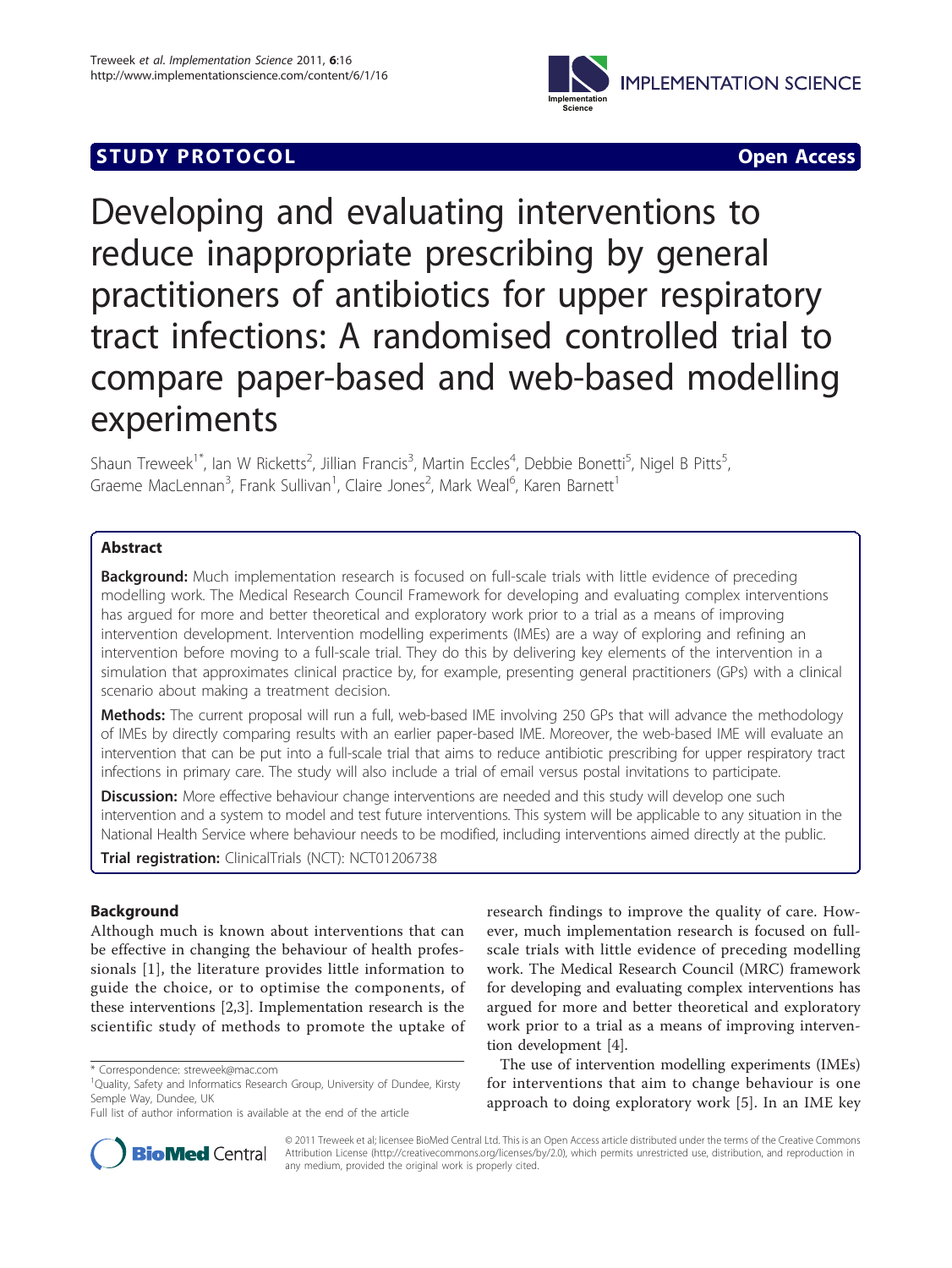elements of the intervention are delivered (generally in a randomised controlled trial, hence use of the word 'experiment') in a manner that approximates the real world but the measured outcome is generally an interim outcome, a proxy for the clinical behaviour of interest (clinical decision in response to a simulated clinical encounter) prior to entering the intervention into a fullscale trial. To date IMEs have been paper-based [[5,](#page-6-0)[6](#page-7-0)] but this may limit their efficiency, acceptability and ecological validity. Web-based IMEs have the potential to provide much richer simulations of clinical encounters and allow measurement of key process variables such as time to make a decision. The current study will develop a web-based IME system based around an existing webbased intervention delivery system called Lifeguide <http://www.lifeguideonline.org/>[\[7](#page-7-0)]. We will then use the new system to run a web-based IME on antibiotic prescribing for upper respiratory tract infections (URTIs) in general practice.

Cochrane reviews of the effectiveness of antibiotics in treating URTIs suggest no benefit in colds [[8\]](#page-7-0) and only marginal benefit for uncomplicated sore throat [[9](#page-7-0)]. A large cohort study of the use of antibiotics for respiratory tract infection in UK primary care concluded that antibiotics are not justified to reduce the risk of serious complications in URTIs [[10\]](#page-7-0). Primary care accounts for 80% of total antimicrobial use and 60% of that is for respiratory infections, which are on the whole self-limiting [[11](#page-7-0)]. The web-based IME will systematically develop and evaluate theory-based interventions for reducing unnecessary prescribing of antibiotics that correspond to the theoretical, modelling and experimental phases of the MRC framework. We will directly compare this work with a previously published paper-based IME on the same topic [[6\]](#page-7-0), allowing us to evaluate the two methods of developing and simulating interventions prior to a full-scale trial. We propose that the most effective intervention will go on to be evaluated in a separately funded fullscale trial.

### Trial objectives

1. To run a web-based IME to develop and evaluate theory-based interventions to reduce antibiotic prescribing for URTIs in primary care.

2. To compare the effectiveness of email and postal invitations to general practitioners (GPs) to take part in the web-based IME in a randomised controlled trial.

3. To compare the web-based and paper-based methods of running IMEs in terms of identification of predictors, the type of intervention that can be simulated, and the effect on intended prescribing behaviour on trial conduct of an IME.

# Methods

# Trial design

## General

The study will include two trials, one a web-based IME, the other an evaluation of the method used to invite GPs to take part in the web-based IME. The basic design of these two trials will be:

1. Web-based IME: a three-arm, double-blind, randomised controlled trial of two behaviour change interventions compared to generic information.

2. Invitation: a two-arm, randomised controlled trial of an email invitation to GPs compared to a postal invitation.

The web-based IME will be based on a previous paper-based IME [\[6](#page-7-0)]. This earlier work provided qualitative data about the kind of attitudes and beliefs among GPs about the use of antibiotics in the treatment of URTIs (cough/cold, sore throat/tonsillitis in patients of any age). This was used to develop questionnaire items relevant to the clinical context of treating URTIs in primary care and which operationalised the constructs of our chosen theories (e.g., theory of planned behaviour: questionnaire has an item asking GPs whether they thought patients expected them to prescribe an antibiotic, which is linked to the theory's subjective norms construct). The earlier work also developed clinical scenarios describing patients presenting in primary care with symptoms of URTI. GPs were asked to report their clinical decisions in response to the scenarios and these were used to generate scores for 'simulated behaviour.' We will use a web-based IME to deliver the questionnaire and scenarios to GPs in order to identify predictors of prescribing behaviour and compare these with those identified in the paper-based IME.

The research study is based in the Division for Clinical and Population Sciences and Education at the University of Dundee at Ninewells Hospital, with support from the Universities of Aberdeen, Newcastle and Southampton and the Scottish School of Primary Care. It is funded by the Chief Scientist Office, grant number CZH/4/610 and approved by the Tayside Committee on Medical Research Ethics A, REC reference 10/S1401/54. A flow diagram of the study is shown in Figure [1.](#page-2-0)

### **Participants**

Inclusion criterion is GPs in Scotland. Exclusion criterion is the inability to obtain both an email address and a postal address for the GP.

### Identifying participants

GPs will be identified by the Scottish Primary Care Research Network (SPCRN; [http://www.sspc.ac.uk/](http://www.sspc.ac.uk/spcrn/) [spcrn/](http://www.sspc.ac.uk/spcrn/)) [[12\]](#page-7-0) using a combination of publicly available information provided by ISD Scotland [http://www.isds](http://www.isdscotland.org/isd/3793.html)[cotland.org/isd/3793.html](http://www.isdscotland.org/isd/3793.html)[[13](#page-7-0)] and restricted information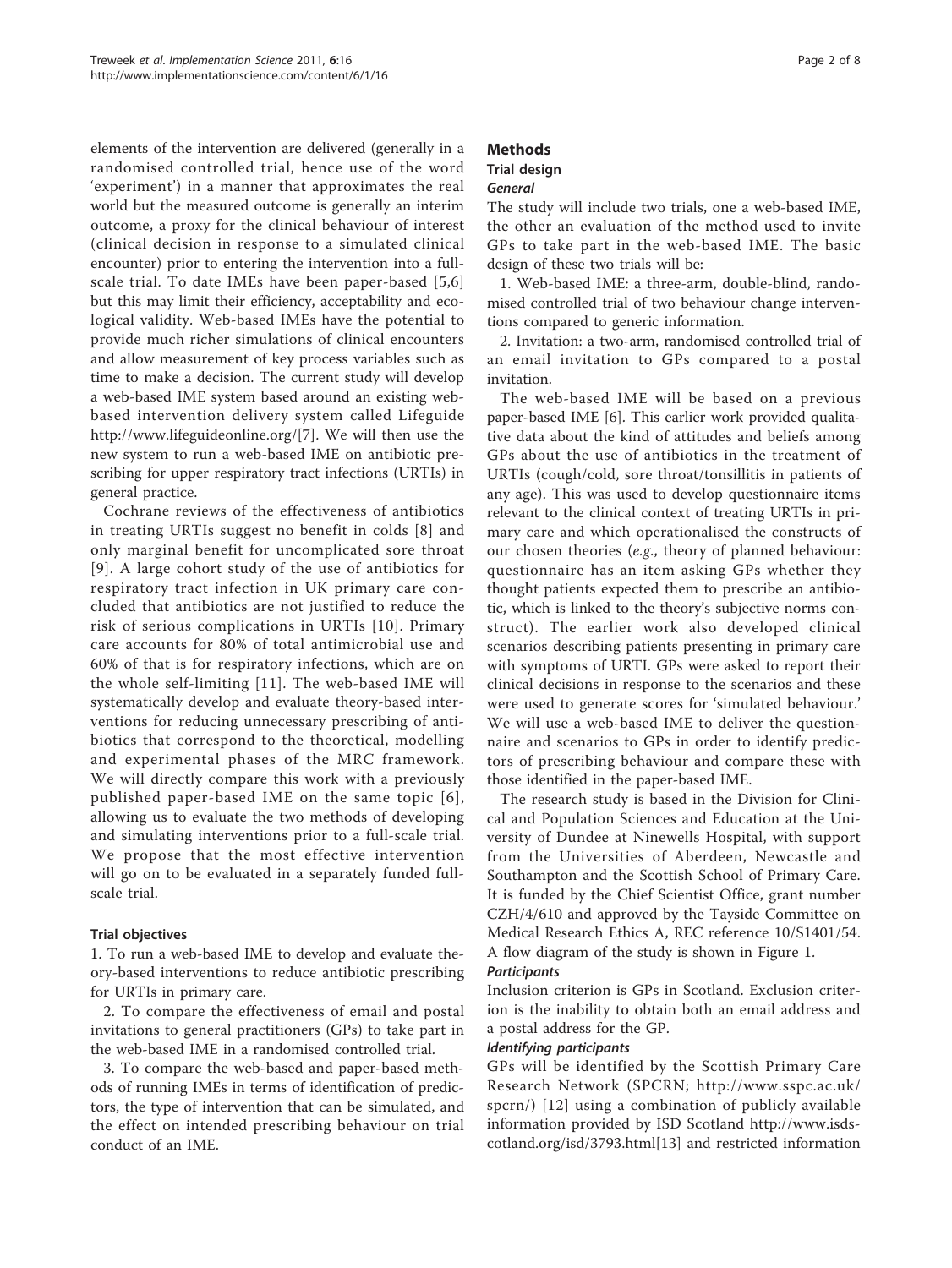<span id="page-2-0"></span>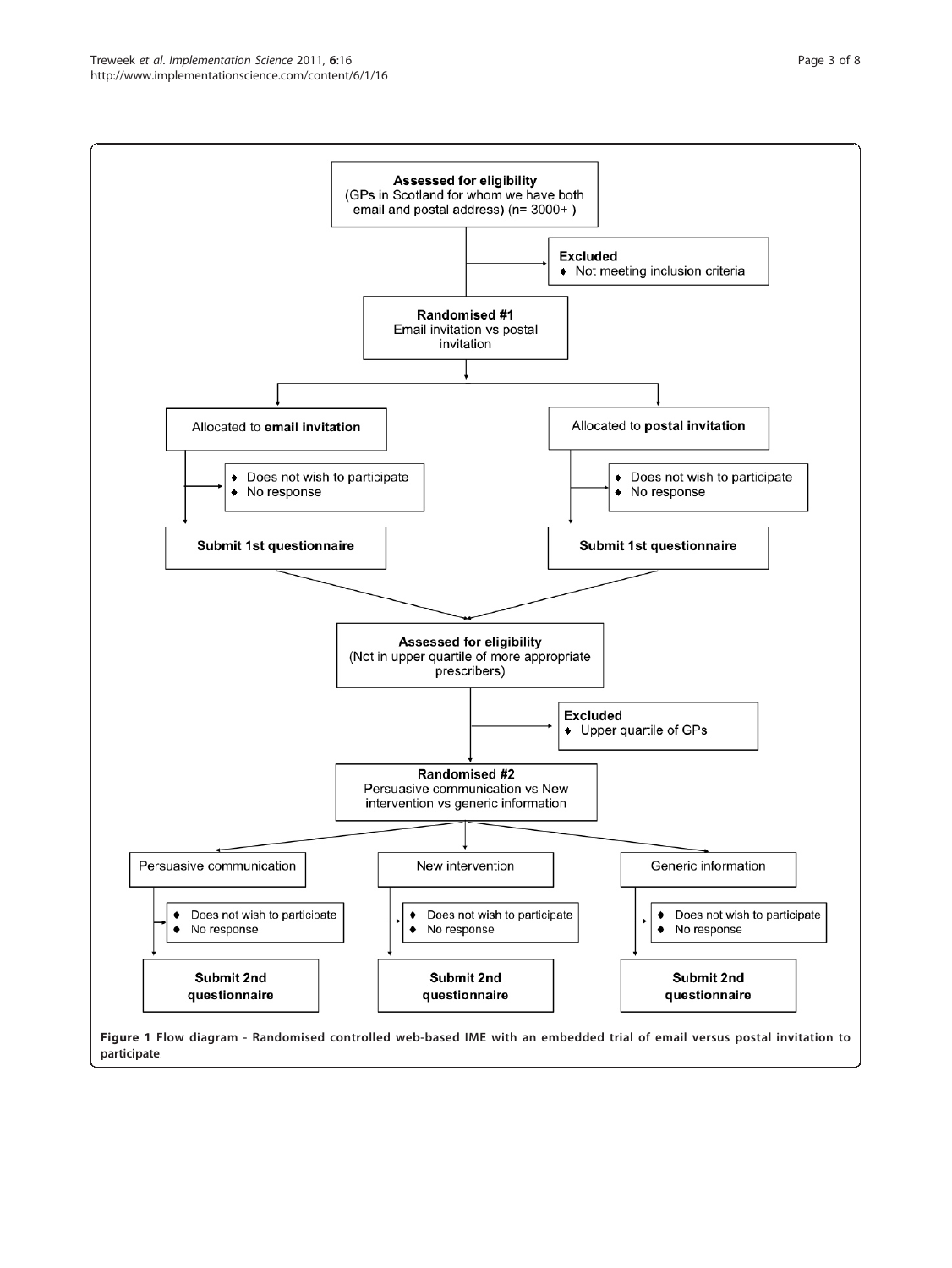held on the NHS.net database. A preliminary test of our recruitment method has identified over 3,000 GPs for whom we can obtain both email and postal addresses.

GPs receiving a postal invitation will receive a onepage letter and a two-page information sheet. Together with general information, the letter will contain a URL to the web-based IME system and a unique identifier for the GP. The identifier will be used to identify nonresponders and for payment (see below). GPs receiving an email invitation will receive an email containing the same text as on the paper letter and the two-page information sheet as a pdf attachment. We will send two reminders to non-responders, the first at two weeks, the second at four weeks, using the same method as used for the initial invitation. We expect response rates of 30% to 40% based on the earlier paper-based IME [[6\]](#page-7-0).

Participants will be asked to complete up to two online questionnaires, which together will form a webbased IME. GPs will be paid £20 in advance in the form of a voucher for the first part of the web-based IME and £30 in advance as a voucher for the second part. A recent Cochrane review of strategies to increase response rates to postal and electronic questionnaires found that advanced payment led to a higher response rate (odds ratio =  $2.00$ ;  $95\%$  confidence interval =  $1.54$ to 2.60) [[14\]](#page-7-0). GPs will be able to select from a list of seven types of voucher: Amazon, Argos, Boots, iTunes, Love2Shop, Marks & Spencer, or Starbucks. GPs will also be free to do the study without receiving a voucher if they so wish.

GPs will be able to decline to take part in the study by clicking a button on the second page of the web-based IME system, by emailing their ID number to a study email address, or by telephoning or sending a text message to the study mobile number. A flow diagram of the study is shown in Figure [1.](#page-2-0)

### Informed consent

GPs will not be expected to provide explicit consent; a completed questionnaire will be taken as implied consent.

#### Randomisation

The study statistician will generate a list of random numbers to be used by SPCRN to randomly allocate GPs to receive either an email or postal invitation on a 1:1 basis. There will be no stratification. The list will be generated using Stata 11.0 statistical software (Stata-Corp, College Station TX). To ensure we do not approach too many GPs to participate in the main study we will randomise two initial blocks of 250 GPs (see Sample size) then subsequent blocks of 50 GPs will be contacted until the required sample size for the webbased IME is met.

All GPs will complete the same, initial web-based questionnaire to identify predictors of behavioural intention and simulated behaviour. GPs will receive one of two interventions (one of which will be a persuasive communication) or a comparator with the second webbased questionnaire. The study statistician will generate a list of random numbers for allocation to intervention or comparator on a 1:1:1 basis, which will be loaded into the web-based IME system. Allocation will, therefore, be done by the system when the GP logs onto the web-based IME system to complete the second questionnaire. There will be no stratification.

#### Blinding

Study participants, the trialists, and the trial statistician will be blind to allocation. Staff at the SPCRN will know the allocation for the email versus postal invitation study but not the web-based IME intervention study.

### Trial procedures

Participants will be asked to complete up to two online questionnaires, which together will form a web-based IME. GPs who are already likely to be following best evidence with regard to prescribing antibiotics will be excluded from the second questionnaire, which we will do by excluding those in the first quartile of 'intention to prescribe' responses to the first questionnaire. These 25% of GPs will be thanked but will not continue in the study. Thus 75% of GPs completing the first questionnaire will be asked to complete the second. The intervention will be delivered together with the second questionnaire. Duration

Participants will remain in the study until they complete the second questionnaire, which we expect to be between four and five months after they receive the invitation to take part.

### Interventions and comparator Interventions

The web-based IME will deliver one of the interventions used in the paper-based IME  $[6]$  $[6]$  – a persuasive communication – and a second, new intervention developed for the web-based IME. The persuasive intervention aimed to reinforce the GP's beliefs about the positive consequences of managing sore throat without prescribing antibiotics. The materials for the persuasive communication can be downloaded at [http://www.biomedcentral.](http://www.biomedcentral.com/content/supplementary/1472-6963-8-11-s2.doc) [com/content/supplementary/1472-6963-8-11-s2.doc](http://www.biomedcentral.com/content/supplementary/1472-6963-8-11-s2.doc)[\[15](#page-7-0)]. This intervention did change GPs' beliefs in the paperbased IME, and we aim to see if this is replicated in the web-based IME.

However, we will also deliver a new intervention that takes advantage of the possibilities of web delivery. This will allow a comparison between an intervention simulated using web and paper-based methods and, additionally, provide a head-to-head comparison between that intervention and an intervention developed without the constraints of paper delivery.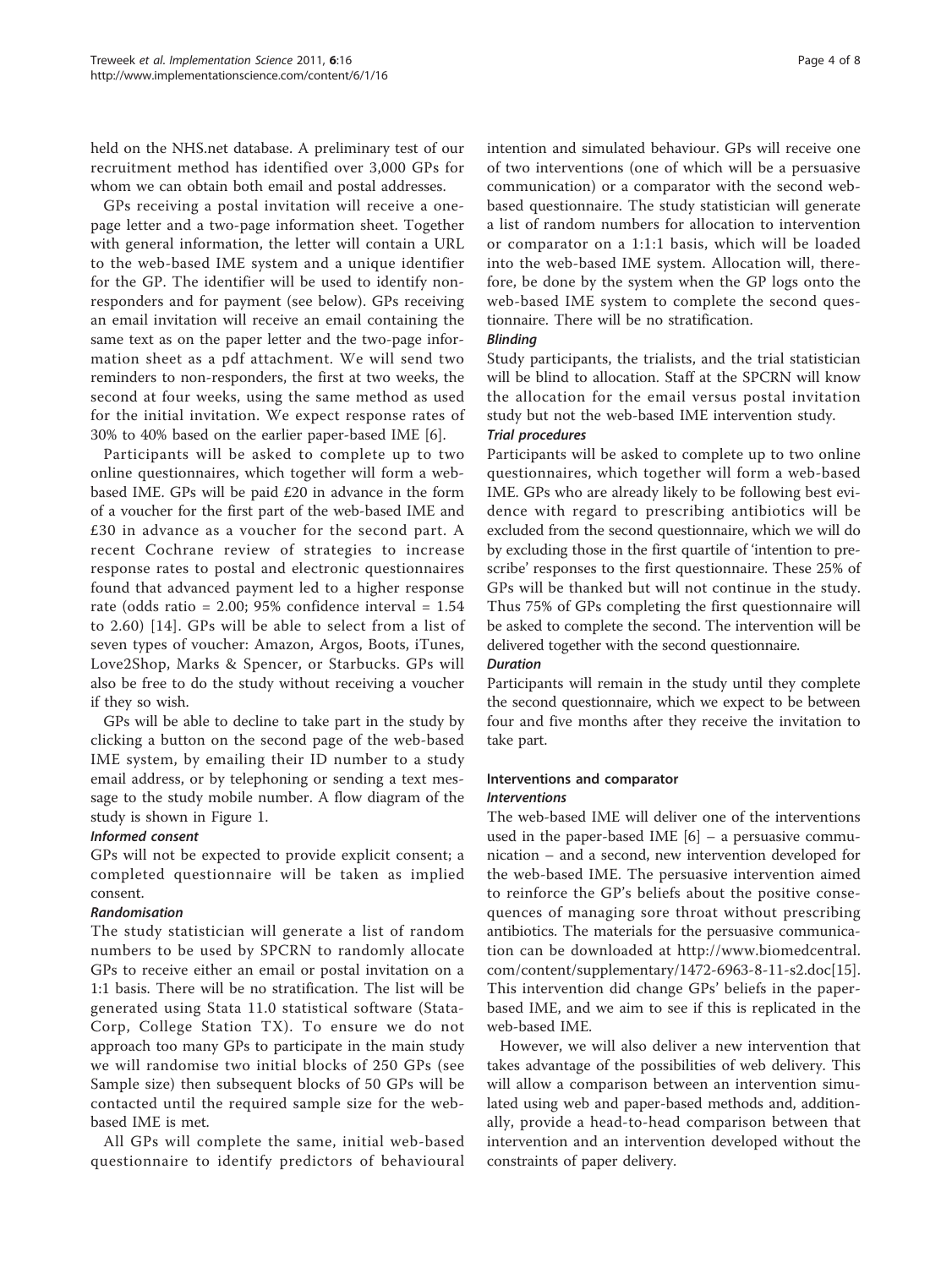The new intervention, designed to take advantage of the possibilities offered by web-based delivery, will be designed using predictors identified from the first questionnaire and by using appropriate behaviour change techniques [[16](#page-7-0),[17\]](#page-7-0). There is no widely agreed taxonomy by which to specify methods of delivery of behaviour change techniques; we will use as a starting point the suggestions of the Evidence-based Behavioural Medicine Committee (EBMC) [[18](#page-7-0)]. Suggested dimensions are: provider, format, setting, recipient, duration, and frequency. We will use the EBMC suggestions to map the effectiveness of the interventions in the primary studies included in the systematic reviews populating it with the delivery methods used in the studies in the systematic reviews of strategies to decrease antibiotic prescribing [[19,20](#page-7-0)] and the results from the first questionnaire. We will send the results of the mapping exercise to a small number of experts for external validation.

We will use 'intervention mapping' [[21\]](#page-7-0) to systematically consider combinations of content and methods of delivery; there are likely to be logical combinations. By considering such combinations we will produce a range of potential new interventions.

We will pilot each of the potential new interventions (up to three) with groups of three to six GPs. Whilst delivering the intervention we will ask them to 'think aloud' about their reactions to the intervention, which allows us to identify problems and fine-tune content and delivery. We will select the most promising intervention for evaluation in the web-based IME. GPs involved in developing the intervention will not be included in the web-based IME.

### Comparator

The comparator will be provision of general information about prescribing of antibiotics taken from recent reviews on antibiotic prescribing [[8,9\]](#page-7-0).

### Outcome measures

For the web-based IME, the primary outcomes will be behavioural intention and behavioural simulation, which have been shown to be reliably related to behaviour [[16,22\]](#page-7-0). Three questions will assess GPs' strength of intention to manage URTIs without antibiotics (e.g., over the next 12 weeks, when a patient presents with a URTI, I have in mind to manage them without prescribing an antibiotic (rated on 7-point Likert scales 'Strongly Disagree' - 'Strongly Agree'). Responses will be summed with a low score corresponding to a low intention to prescribe antibiotics. Sixteen clinical scenarios from the paper-based IME work will provide the materials to measure simulated behaviour (eight in the first questionnaire, eight more in the second). Respondents will be asked how they will manage the patients in the scenarios and asked to rate, on a score out of 10, the difficulty of making their clinical decision.

Secondary outcomes are concerned with evaluating the relative utility of web-based and paper-based IMEs. For this, we will compare the following outcomes for each method.

1. Behaviour change techniques that can be operationalised We will develop a matrix of behaviour change techniques that can be operationalised by each IME method. This work will be done with researchers (especially health psychologists) unconnected with the project in brainstorming workshops. Project team members will present work done using paper-based and web-based IMEs, and participants will work alone to place behaviour change techniques into the matrix. Following this group discussion will be used to reach consensus on which techniques could be supported by each method. We will do this with more than one group of researchers (e.g., at weekly departmental research meetings at collaborator sites). Here we are looking for the method that can be to deliver most behaviour change techniques.

2. Complexity of scenarios that can be delivered We will develop a table of factors (e.g., people involved, context) that we are able to vary in clinical scenarios that can be delivered by each IME method. We will use brainstorming workshops involving researchers unconnected to the project to validate this list  $(i.e., do they)$ agree with it) and make suggestions as to whether it can be extended (or reduced) for each IME method. We may use the same groups of researchers as for point one above although not at the same workshop. Here we are looking for the method that would allow more factors of a scenario to be varied.

3. Identification of predictors The first part of the webbased IME will evaluate whether the delivery mechanism of the IME (paper or web) affects predictors of GP behaviour. We anticipate that the predictors coming from the two methods will be similar because only the delivery method will be different; the web-based IME will use materials from the earlier paper-based IME. For example, evidence of habitual behaviour was strongly correlated with behavioural intention in the earlier paper-based IME. When delivering the same scenarios to GPs in a web-based IME, we anticipate (but do not know) that we will also find a strong correlation between habit and intended behaviour. Therefore, here we are seeking confirmation that delivery method alone does not lead to widely different predictors being identified by the IME.

4. Recruitment (reaching target and time taken to do so) Here, we will assess three things: time (in days) spent by the project team to recruit to target; time (in days) between sending an invitation to a potential participant and receiving a completed questionnaire; and the number of invitations necessary to receive one completed questionnaire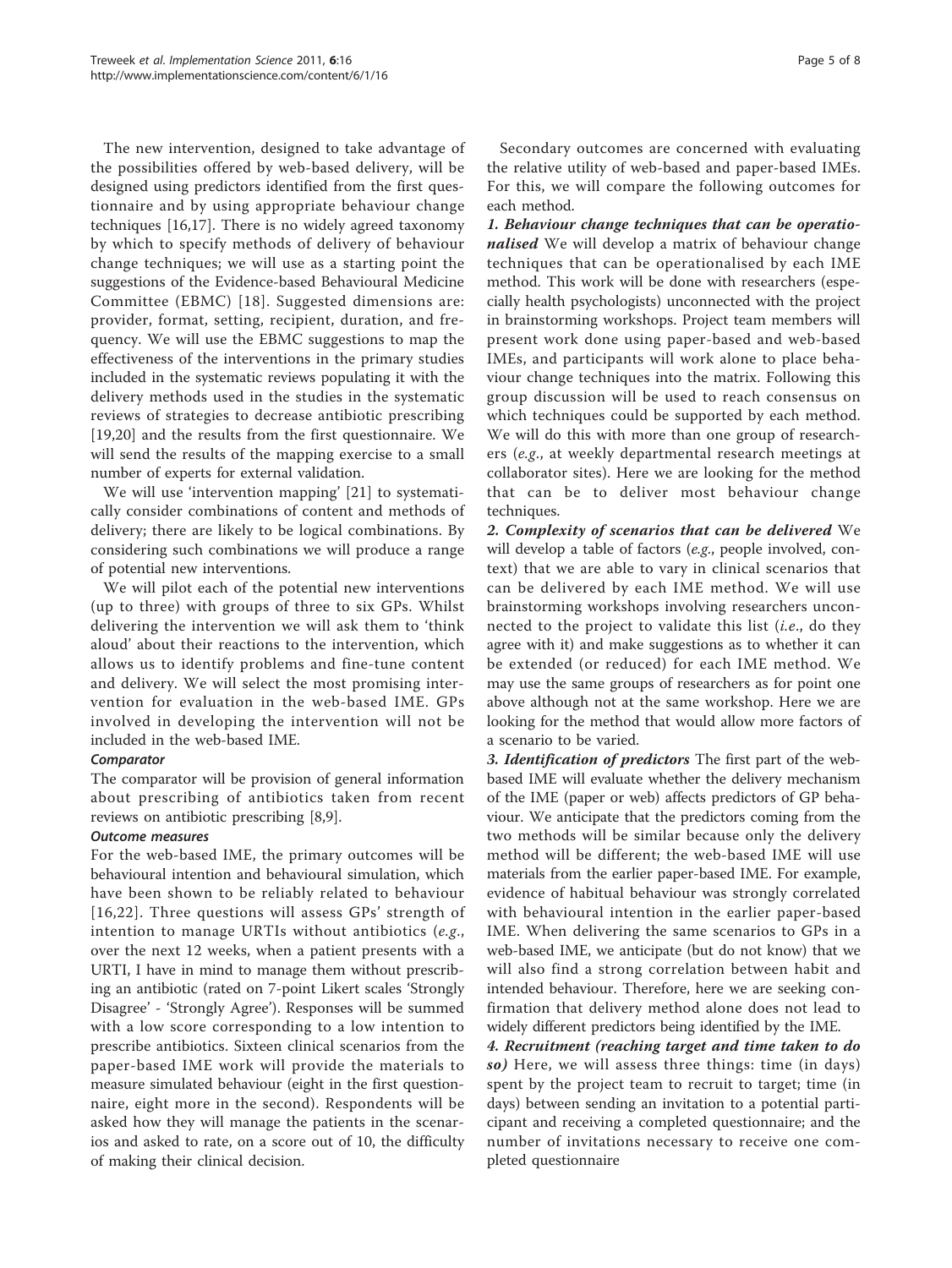These will be measured in the first part of the webbased IME and compared to estimates of timing (admittedly, less accurate) from the earlier paper-based IME. We will, however, get an indication of how the two methods compare. The embedded trial of paper invitation to GPs to participate in our study versus email invitation will provide comparative data on these two recruitment methods, which will be of wider relevance than recruitment to IMEs. Here we are looking for the fastest and least labour-intense method of recruiting participants to an IME.

5. Ability to change targeted constructs The theories used in paper- and web-based IMEs target particular constructs (e.g., GPs' beliefs about antibiotic prescribing) and the effect an intervention has on these targets is measured using a score. The web-based IME will involve a direct comparison of an intervention from the paperbased IME and a new intervention that makes use of the possibilities offered by web-based delivery. We will also compare the effect on targeted constructs of the same persuasive communication intervention delivered by both methods. By comparing each IME method's ability to change scores on the targeted constructs we will be able to make a statement as to which IME method is most effective.

6. Effect size for persuasive communication intervention compared to control The persuasive communication intervention and control were delivered in an earlier paper-based IME. By delivering the same intervention in a web-based IME we can compare the effect on the primary outcome (intention to prescribe an antibiotic) of the two delivery methods. Here, we are looking for the greatest effect size.

7. Qualitative work: ease of administration and GP feedback Running an IME is not trivial and a method that provides some administrative benefits (e.g., easier to put scenarios together, easier to pilot scenarios with some participants, easier to change the order of scenarios, easier to deliver to participants, easier to manage collected data) has efficiency advantages. We will compare, via interviews, experiences of the research team with running paper-based and web-based IMEs. This will, of course, be subjective (although item four will provide some quantitative information about effort linked to recruitment) but will nevertheless provide useful information about the effort required by researchers to run an IME via each approach. Here, we are looking for the method that is considered easiest to use and which uses fewest resources for an IME.

We will also consider qualitative feedback from GPs on the web-based delivery method and the utility of decision time data collected in the web-based IME, which is impossible to measure with paper-based IMEs. This work will also consider how the differing configurations of the interventions might explain their effects. Here, we are looking for feedback from GPs that identifies whether they think web-based IMEs have face validity, that the approach is feasible, and that they would participate in future web-based IMEs.

For the email versus postal invitation trial, the primary outcome is the number of GPs completing the first questionnaire. There are no secondary outcomes.

#### Safety

No safety issues or potential adverse events linked to participation are envisaged.

### **Statistics**

#### Sample size

Our sample size will be 250 GPs completing the first questionnaire, 75% of whom will be invited to complete the second questionnaire. GPs who are already likely to be following best evidence with regard to prescribing antibiotics will be excluded from the second questionnaire, which we will do by excluding those in the first quartile of 'intention to prescribe' responses to the first questionnaire. These 25% of GPs will be thanked but will not continue in the study. For the first questionnaire analysis, our required sample size will be 162 based on a recommendation by Green [\[23](#page-7-0)] for multiple regression analysis with 14 predictor variables. The analysis of the questionnaire data will check the internal consistency of the measures and use multiple regression analysis to examine the relationships between predictor and outcome variables.

Using the dependent variable of behavioural intention, we will seek to detect an effect size of 0.66. This was the mean effect size for change in intention in a metaanalysis of trials that measured change in intention and behaviour [\[24](#page-7-0)]. This 'medium to large' change in intention led to a 'small to medium' change in behaviour. We will require 50 participants per group to have 90% power of detecting this effect size at a significance level of 5% to 150 participants in total. We anticipate having 187 GPs in our 75% sample from the first questionnaire study, which will allow for some dropout.

The effect of each intervention will be estimated by comparing the change in intention in each of the active intervention groups with that in the control group. This procedure will be repeated with behavioural simulation as the dependent variable. We propose to take the intervention with the largest effect size forward into a definitive trial; there is a risk of wrongly choosing this as the most effective (a type 3 error). With 50 practitioners per group if treatment B is actually superior to treatment A, such that the standardised difference in mean scores is 0.38, the probability of incorrectly choosing treatment A is 5%.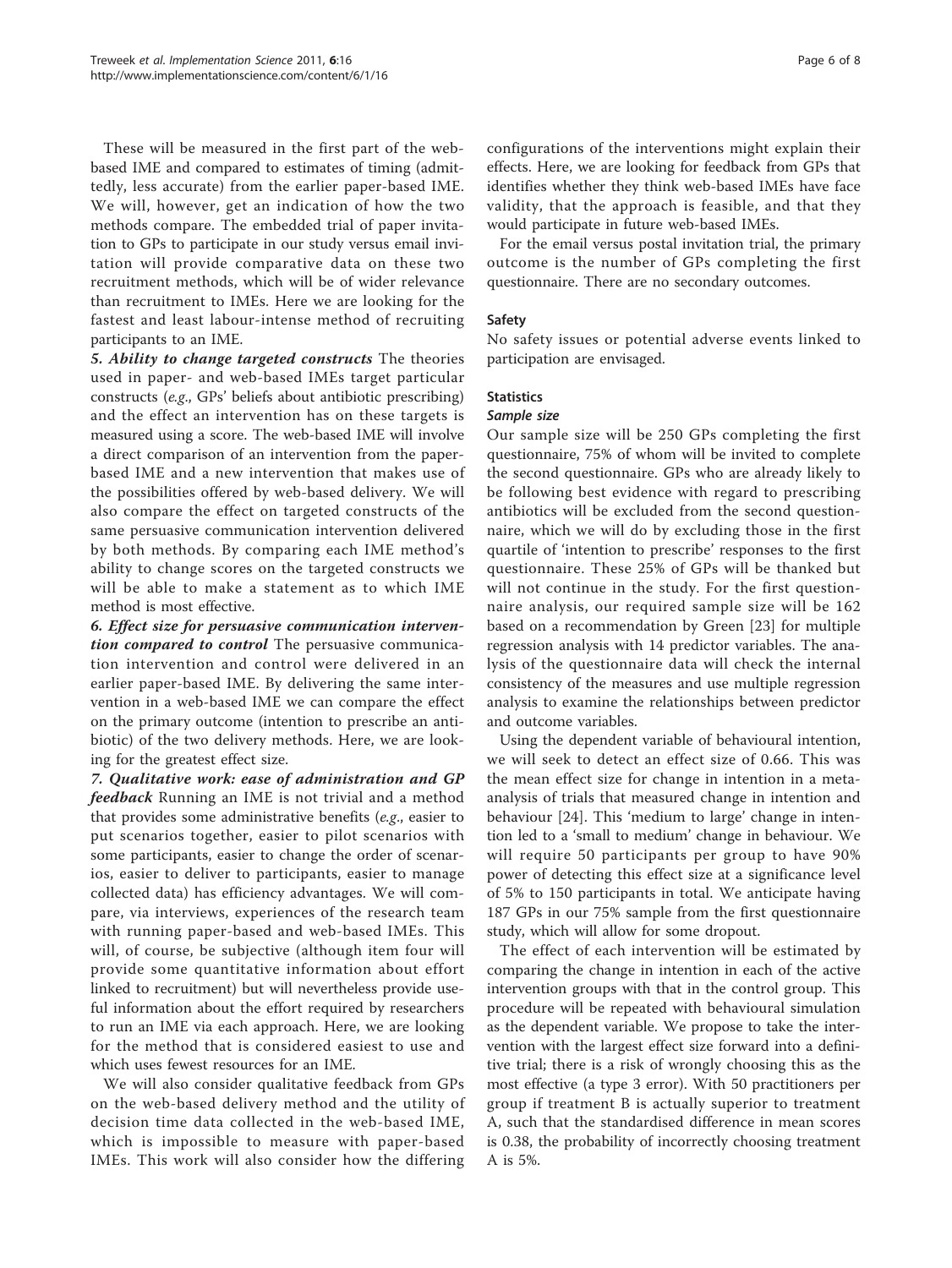#### <span id="page-6-0"></span>Statistical analysis

For the web-based IME trial, reporting will be in line with the CONSORT statement [[25](#page-7-0)]. Data will be summarised by intervention group using appropriate descriptive statistics where required, for example, mean and standard deviation for the primary outcomes. The primary outcomes will be analysed using an analysis of covariance (ANCOVA) framework to correct for the baseline levels of intention and behavioural simulation. Effect sizes will presented with estimated 95% confidence intervals of the two new interventions versus generic information as the comparator. All analysis will be by intention to treat. Missing data at baseline are impossible by trial design, missing outcome data due to nonresponse to second questionnaire will not be imputed, analyses will be by responders only. Characteristics of responders and non-responders baseline data will be compared to assess the impact potential non-response on results. Secondary outcome will be analysed in a similar manner to the primary outcomes.

For the email versus postal invitation trial, reporting will also be in line with the CONSORT statement [[25](#page-7-0)]. The primary outcome will be presented as the proportion of GPs sent an invitation completing the first questionnaire by invitation method. Proportions will be compared using a simple chi-square test, and results presented as an odds ratio and 95% confidence interval. There are no secondary analyses for this trial.

#### **Discussion**

The National Health Service and other healthcare providers need effective quality improvement interventions to be put into clinical practice, which requires effective behaviour change interventions. IMEs are a way of exploring and refining an intervention before moving to a full-scale trial as recommended in the MRC framework for evaluating complex interventions. IMEs do this by delivering key elements of the intervention in a simulation that approximates clinical practice by, for example, presenting GPs with a clinical scenario about making a treatment decision. Earlier IMEs have been paper-based, which limits what can be done in the simulation.

Web-based IMEs provide the potential for better clinical simulations, which can be expected to lead to better interventions. The study described here will run a full, web-based IME involving 250 GPs that will advance the methodology of IMEs by directly comparing results with an earlier paper-based IME. Moreover, the web-based IME will evaluate an intervention that can be put into a full-scale trial that aims to reduce antibiotic prescribing in primary care. Reducing inappropriate prescribing of antibiotics in general practice is a national priority; indeed, antibiotic use is increasing in the UK and

Scotland's prescribing is second highest amongst UK administrations. More effective behaviour change interventions are needed, and this proposal will develop one such intervention and a system to model and test future interventions. This system will be applicable to any situation in a healthcare system where behaviour needs to be modified, including interventions aimed directly at the public.

We believe the web-based IME system will reduce the overall cost of trials by requiring fewer iterations of fullscale trial/analysis/revisions/full-scale trial before an optimised intervention is produced, thereby making better use of limited research budgets for trials. Finally, a web-based system can involve a wide range of stakeholders, expanding the range of opinions that can feed into intervention design and development, and enhancing the implementation potential of quality improvement initiatives.

#### Acknowledgements and funding

This study is funded by the Chief Scientist Office of Scotland, reference number CZH/4/610.

#### Author details

<sup>1</sup>Quality, Safety and Informatics Research Group, University of Dundee, Kirsty Semple Way, Dundee, UK. <sup>2</sup>School of Computing, University of Dundee, Queen Mother Building, Dundee, UK. <sup>3</sup>Health Services Research Unit University of Aberdeen, Health Sciences Building, Foresthill, Aberdeen, UK. 4 Institute of Health and Society, University of Newcastle, Baddiley-Clark Building, Richardson Road, Newcastle upon Tyne, UK. <sup>5</sup>Clinical and Population Science and Education, University of Dundee, Kirsty Semple Way, Dundee, UK. <sup>6</sup>School of Electronics and Computer Science, University of Southampton, Southampton, UK.

#### Authors' contributions

All authors contributed to the design of the study. ST wrote the first draft of the protocol and all authors contributed to the final version. All authors have approved the final manuscript.

#### Competing interests

Martin Eccles is Co-Editor in Chief of Implementation Science; all decisions on this manuscript were made by another editor.

Received: 27 December 2010 Accepted: 3 March 2011 Published: 3 March 2011

#### References

- 1. Grimshaw JM, Shirran L, Thomas R, Mowatt G, Fraser C, Bero L, Grilli R, Harvey E, Oxman AD, O'Brien M: [Changing provider behavior: An](http://www.ncbi.nlm.nih.gov/pubmed/11583120?dopt=Abstract) [overview of systematic reviews of interventions.](http://www.ncbi.nlm.nih.gov/pubmed/11583120?dopt=Abstract) Medical Care 2001, 39(Supplement 2):II2-II45.
- 2. Walker AE, Grimshaw J, Johnston M, Pitts N, Steen N, Eccles M: [PRIME -](http://www.ncbi.nlm.nih.gov/pubmed/14683530?dopt=Abstract) [PRocess modelling in ImpleMEntation research: selecting a theoretical](http://www.ncbi.nlm.nih.gov/pubmed/14683530?dopt=Abstract) [basis for interventions to change clinical practice.](http://www.ncbi.nlm.nih.gov/pubmed/14683530?dopt=Abstract) BMC Health Services Research 2003, 3:22.
- 3. Foy R, Eccles M, Jamtvedt G, Young J, Grimshaw J, Baker R: [What do we](http://www.ncbi.nlm.nih.gov/pubmed/16011811?dopt=Abstract) [know about how to do audit and feedback?](http://www.ncbi.nlm.nih.gov/pubmed/16011811?dopt=Abstract) BMC Health Services Research 2005, 5:50.
- 4. MRC: Developing and evaluating complex interventions: new guidance. 2008.
- 5. Bonetti D, Eccles M, Johnston M, Steen N, Grimshaw J, Baker R, Walker A, Pitts N: [Guiding the design and selection of interventions to influence](http://www.ncbi.nlm.nih.gov/pubmed/15743661?dopt=Abstract) [the implementation of evidence-based practice: an experimental](http://www.ncbi.nlm.nih.gov/pubmed/15743661?dopt=Abstract) [simulation of a complex intervention trial.](http://www.ncbi.nlm.nih.gov/pubmed/15743661?dopt=Abstract) Social Science and Medicine 2005, 60:2135-2147.